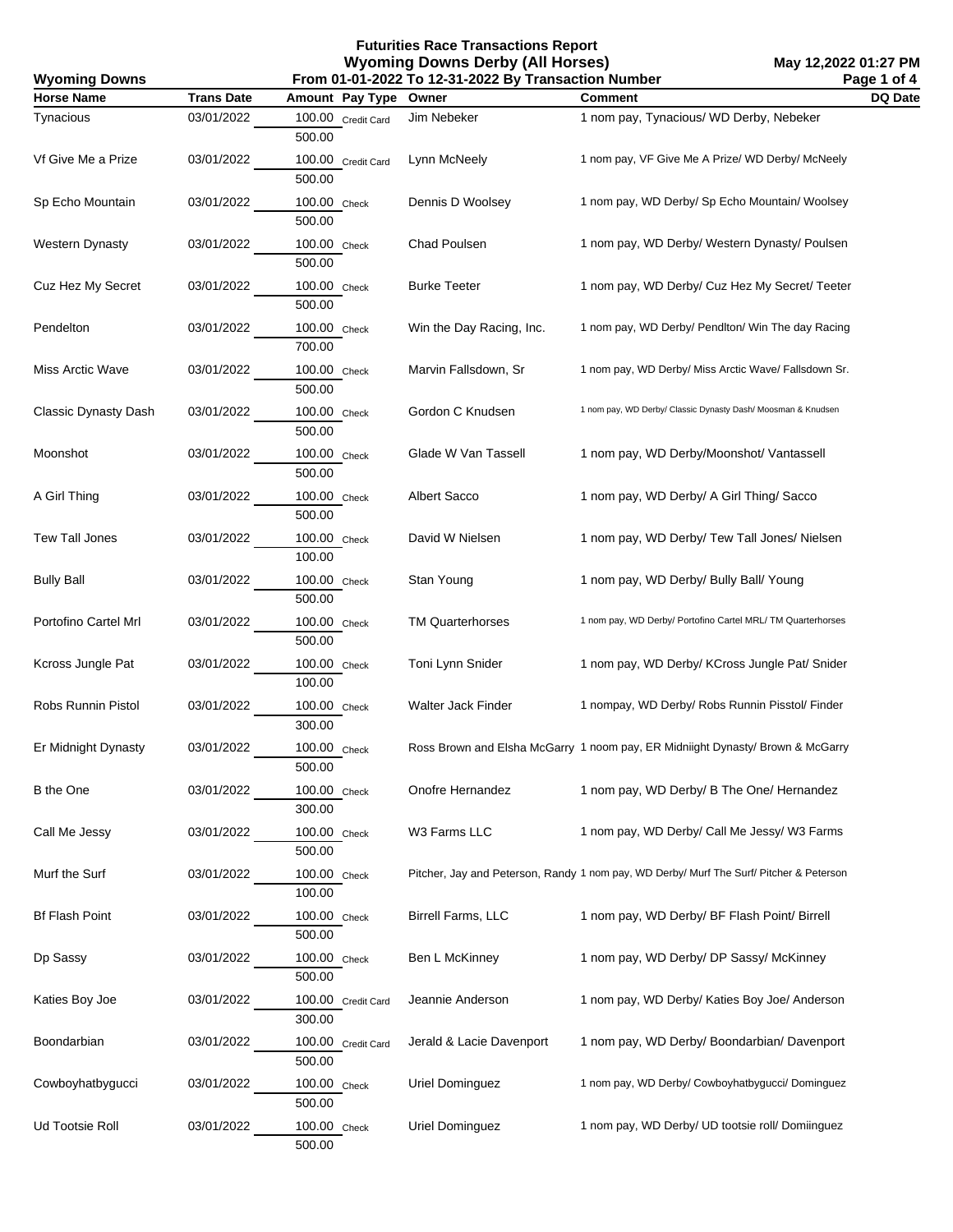| <b>Wyoming Downs</b>      | From 01-01-2022 To 12-31-2022 By Transaction Number |                                        |                                            |                                                                                                                                  |         |
|---------------------------|-----------------------------------------------------|----------------------------------------|--------------------------------------------|----------------------------------------------------------------------------------------------------------------------------------|---------|
| <b>Horse Name</b>         | <b>Trans Date</b>                                   | Amount Pay Type                        | Owner                                      | <b>Comment</b>                                                                                                                   | DQ Date |
| Roxy Moves                | 03/01/2022                                          | 100.00 Check<br>500.00                 | Uriel Dominguez                            | 1 nom pay, WD Derby/ Roxy Moves/ Dominguez                                                                                       |         |
| Five Bars Happy           | 03/01/2022                                          | 100.00 Credit Card<br>500.00           | Adrian Zavala                              | 1 nompay, WD Derby/ five Bars Happy/ Zavala                                                                                      |         |
| <b>Conant Valley</b>      | 03/01/2022                                          | 100.00 Check<br>500.00                 | Keith Nellesen                             | 1 nom pay, WD Derby/ Conant Valley/ Nellesen                                                                                     |         |
| Rayshas Kidd Trax         | 03/01/2022                                          | 100.00 Check<br>500.00                 | K C Spackman                               | 1 nom pay, Wd Derby/ Rayshas Kidd Trax/ Renegade & Spackman                                                                      |         |
| Dp Sassy                  | 04/01/2022                                          | 200.00 Check<br>500.00                 | Ben L McKinney                             | 2 nom pay, WD Derby/ DP Sassy/ McKinney                                                                                          |         |
| Robs Runnin Pistol        | 04/01/2022                                          | 200.00 Credit Card<br>300.00           | Walter Jack Finder                         | 2 nom pay, WD Derby/ Robs Runnin Pistol / Finder                                                                                 |         |
| Moonshot                  | 04/01/2022                                          | 200.00 Check<br>500.00                 | Glade W Van Tassell                        | 2 nom pay, WD Derby/ Moonshot/ Vantassell                                                                                        |         |
| <b>Ts Suddenly Famous</b> | 03/01/2022<br>04/01/2022                            | 100.00 Check<br>200.00 Check<br>300.00 | <b>Thomas Close</b><br><b>Thomas Close</b> | 1 nom pay, WD Derby/ TS Suddenly Famous/ Shawto Quarter Horses<br>2 nom pay, WD Derby/ TS Suddenly Famous/ Shawto Quarter Horses |         |
| B the One                 | 04/01/2022                                          | 200.00 Check<br>300.00                 | Onofre Hernandez                           | 2 nom pay, WD Derby/ B The One/ Hernandez                                                                                        |         |
| <b>Conant Valley</b>      | 04/01/2022                                          | 200.00 Check<br>500.00                 | Keith Nellesen                             | 2 nom pay, WD Derby/ Conant Valley/ Nellesen                                                                                     |         |
| Pendelton                 | 04/01/2022                                          | 200.00 Check<br>700.00                 | Win the Day Racing, Inc.                   | 2 nom pay, WD Derby/ Pendleton/ Win the Day Racing                                                                               |         |
| Moonshot                  | 05/02/2022                                          | 200.00 Check<br>500.00                 | Glade W Van Tassell                        | 3 nom pay, WD Derby/ Moonshot/ Vantassell                                                                                        |         |
| A Girl Thing              | 04/01/2022                                          | $200.00$ Check<br>500.00               | Albert Sacco                               | 2 nom pay, WD Derby/ A Girl Thing/ Sacco                                                                                         |         |
| Call Me Jessy             | 04/01/2022                                          | 200.00 Check<br>500.00                 | W3 Farms LLC                               | 2 nom pay, wD Derby/ Call Me Jessy/ W3 Farms LLC                                                                                 |         |
| Rayshas Kidd Trax         | 04/01/2022                                          | 200.00 Check<br>500.00                 | K C Spackman                               | 2 nom pay, WD Derby/ Rayshas Kidd Trax/ Renegade                                                                                 |         |
| Er Midnight Dynasty       | 04/01/2022                                          | 200.00 Check<br>500.00                 |                                            | Ross Brown and Elsha McGarry 2 nom pay, WD Derby/ ER Midnight Dynasty/ Brown McGarry                                             |         |
| <b>Western Dynasty</b>    | 04/01/2022                                          | 200.00 Check<br>500.00                 | <b>Chad Poulsen</b>                        | 2 nom pay, WD Derby/ Western Dynasty/ Poulsen                                                                                    |         |
| Tynacious                 | 04/01/2022                                          | 200.00 Check<br>500.00                 | Jim Nebeker                                | 2 nom pay, WD Derby/ Tynacious/ Nebeker                                                                                          |         |
| Sp Echo Mountain          | 04/01/2022                                          | 200.00 Check<br>500.00                 | Dennis D Woolsey                           | 2 nom pay, WD Derby/ Sp echo Mountain/ Woolsey                                                                                   |         |
| Runaway Coronas           | 03/01/2022<br>04/01/2022                            | 100.00 Check<br>200.00 Check<br>500.00 | Martello Baird<br>Martello Baird           | 1 nom pay, WD Derby/ Runaway Coronas/Baird<br>2 nom pay, Wd Derby/ Runaway Coronas/ Baird                                        |         |
| Portofino Cartel Mrl      | 04/01/2022                                          | 200.00 Check<br>500.00                 | <b>TM Quarterhorses</b>                    | 2 nom pay, WD Derby/ Portofino Cartel MRL/ TM Quarterhorses                                                                      |         |
| Katies Boy Joe            | 04/01/2022                                          | 200.00 Credit Card<br>300.00           | Jeannie Anderson                           | 2 nom pay, WD Derby/Katies Boy Joe/ Anderson                                                                                     |         |
| <b>Bf Flash Point</b>     | 04/01/2022                                          | 200.00 Check<br>500.00                 | Birrell Farms, LLC                         | 2 nom pay, WD Derby/ BF Flash Point/ Birrell                                                                                     |         |
| Miss Arctic Wave          | 04/01/2022                                          | 200.00 Check<br>500.00                 | Marvin Fallsdown, Sr                       | 2 nom pay, WD Derby/ Miss Artic wave/ Fallsdown Sr.                                                                              |         |
| Dangerous Dude            | 03/01/2022                                          | 100.00 Credit Card                     | Omar Guadarrama                            | 1 nompay, WD Derby/ Dangerous Dude/ Guadarrama                                                                                   |         |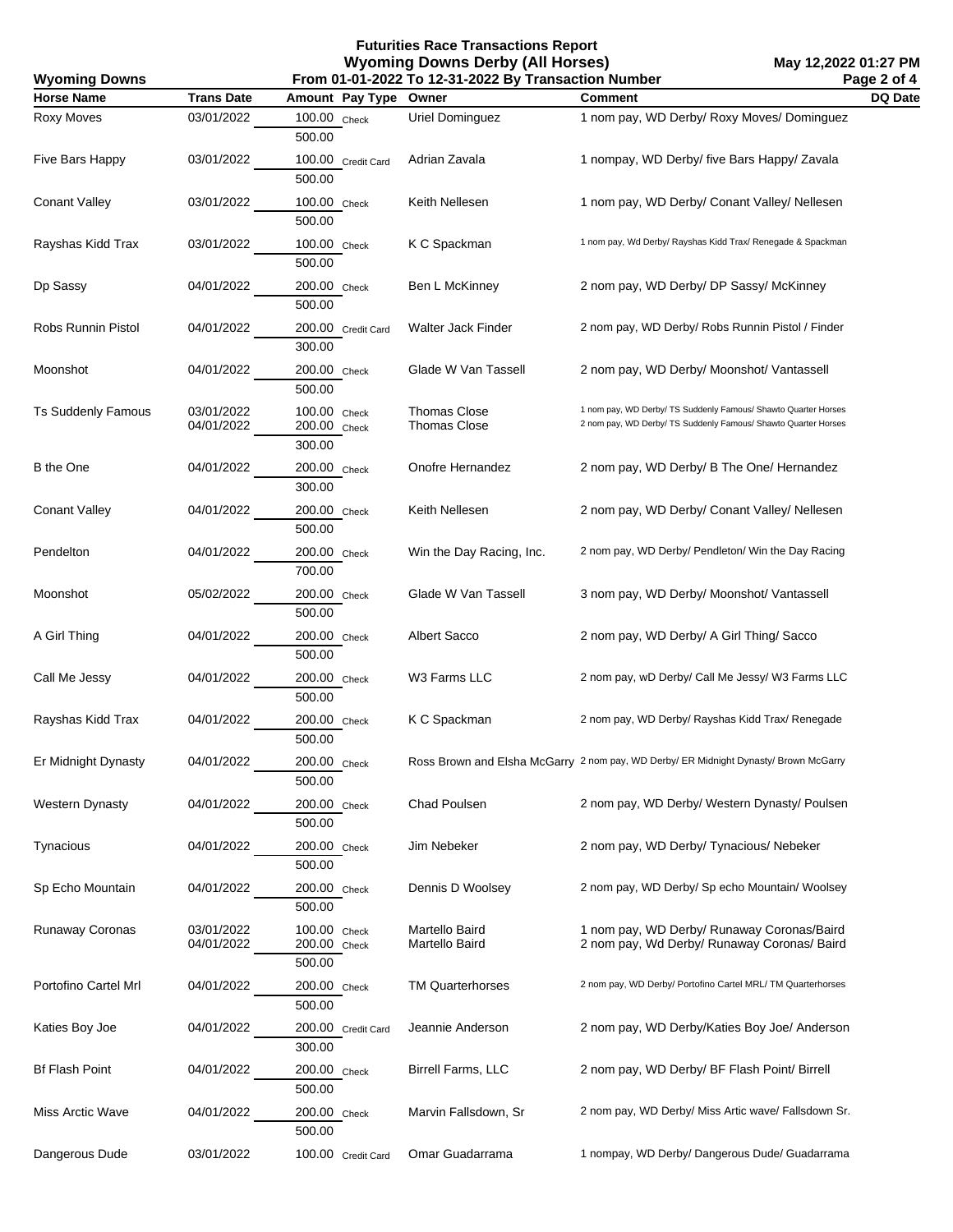| <b>Wyoming Downs</b>        | From 01-01-2022 To 12-31-2022 By Transaction Number |                                                        |                                                             |                                                                                                                                        | Page 3 of 4 |
|-----------------------------|-----------------------------------------------------|--------------------------------------------------------|-------------------------------------------------------------|----------------------------------------------------------------------------------------------------------------------------------------|-------------|
| <b>Horse Name</b>           | <b>Trans Date</b>                                   | Amount Pay Type Owner                                  |                                                             | <b>Comment</b>                                                                                                                         | DQ Date     |
|                             | 04/01/2022                                          | 200.00 Credit Card<br>500.00                           | Omar Guadarrama                                             | 2 nom pay, WD Derby/ Dangerous Dude/ Guadarrama                                                                                        |             |
| Roxy Moves                  | 04/01/2022                                          | 200.00 Check<br>500.00                                 | Uriel Dominguez                                             | 2 nom pay, WD Derby/ Roxy Moves/ Dominguez                                                                                             |             |
| Ud Tootsie Roll             | 04/01/2022                                          | 200.00 Check<br>500.00                                 | Uriel Dominguez                                             | 2 nom pay, WD Derby/ Ud Tootsie roll/ Dominguez                                                                                        |             |
| Cowboyhatbygucci            | 04/01/2022                                          | 200.00 Check<br>500.00                                 | Uriel Dominguez                                             | 2 nom pay, WD Derby/ Cowboyhatbygucci/ Dominguez                                                                                       |             |
| Dp Sassy                    | 05/02/2022                                          | 200.00 Check<br>500.00                                 | Ben L McKinney                                              | 3 nom pay, wD Fut/ DP Sassy/ Mckinney                                                                                                  |             |
| <b>Suzes Dynasty</b>        | 03/01/2022<br>04/01/2022<br>05/02/2022              | 100.00 Check<br>200.00 Check<br>200.00 Check<br>500.00 | <b>Bill Doenz</b><br><b>Bill Doenz</b><br><b>Bill Doenz</b> | 1 nom pay, WD Derby/ Suzes Dynasty/ Doenz<br>2 nom pay, WD Derby/ Suzes Dynasty/ Doenz<br>3 nom pay, WD Derby/ Suzes Dynasty/ Doenz    |             |
| Honey Butte                 | 03/01/2022<br>04/01/2022<br>05/02/2022              | 100.00 Check<br>200.00 Check<br>200.00 Check<br>500.00 | <b>Bill Doenz</b><br><b>Bill Doenz</b><br><b>Bill Doenz</b> | 1 nom pay, WD Derby/ Honey Butte/ Doenz<br>2 nom pay, wD Derby/ Honey Butte/ Doenz<br>3 nom pay, WD Derby/ Honey Butte/ Doenz          |             |
| Ms Famous Racy              | 03/01/2022<br>04/01/2022<br>05/02/2022              | 100.00 Check<br>200.00 Check<br>200.00 Check<br>500.00 | <b>Bill Doenz</b><br><b>Bill Doenz</b><br><b>Bill Doenz</b> | 1 nom pay, wD Derby/ Ms Famous racy/ Doenz<br>2 nom pay, WD Derby/ Ms Famous Racy/ Doenz<br>3 nom pay, WD Derby/ Ms Famous racy/ Doenz |             |
| She Bleeds Speed            | 03/01/2022<br>04/01/2022                            | 100.00 Credit Card<br>200.00 Credit Card<br>500.00     | Ron Cameron<br>Ron Cameron                                  | 1 nom pay, WD Derby/ She Bleeds Speed/Cameron<br>2 nm pay, WD Derby/ She Bleeds Speed/ Cameron                                         |             |
| Bnb Lighting McQueen        | 03/01/2022<br>04/01/2022                            | 100.00 Credit Card<br>200.00 Credit Card<br>500.00     | Rainee Browning<br>Rainee Browning                          | 1 nom pay, WD Derby/ BNB Lighting McQueen/ Browning<br>2 nom pay, WD Derby/ BNB Lighting MCQueen/ Browning                             |             |
| She Bleeds Speed            | 05/02/2022                                          | 200.00 Credit Card<br>500.00                           | Ron Cameron                                                 | 3 nom pay, WD Derby/ She Bleeds Speed/ Cameron                                                                                         |             |
| <b>Bnb Lighting McQueen</b> | 05/02/2022                                          | 200.00 Credit Card<br>500.00                           | Rainee Browning                                             | 3 nom pay, WD Derby/ BNB Lighting McQueen/ Browning                                                                                    |             |
| Rayshas Kidd Trax           | 05/02/2022                                          | 200.00 Check<br>500.00                                 | K C Spackman                                                | 3 nom pay, WD Derby/ Raysha's Kidd Trax/ Renegade & Spackman                                                                           |             |
| Dangerous Dude              | 05/02/2022                                          | 200.00 Credit Card<br>500.00                           | Omar Guadarrama                                             | 3 nom pay, WD Derby/ Dangerous Dude/ Guadarrama                                                                                        |             |
| Portofino Cartel Mrl        | 05/02/2022                                          | 200.00 Check<br>500.00                                 | <b>TM Quarterhorses</b>                                     | 3 nom pay, WD Derby/ Portofino Cartel MRL/ TM Quarterhorses                                                                            |             |
| Cuz Hez My Secret           | 04/01/2022<br>05/02/2022                            | 200.00 Credit Card<br>200.00 Credit Card<br>500.00     | <b>Burke Teeter</b><br><b>Burke Teeter</b>                  | 2 nom pay/ WD Derby/ Cuz Hez My Secret/ Teeter<br>3 nom pay/ WD Derby/ Cuz Hez My Secret/ Teeter                                       |             |
| <b>Classic Dynasty Dash</b> | 04/01/2022<br>05/02/2022                            | 200.00 Credit Card<br>200.00 Credit Card<br>500.00     | Gordon C Knudsen<br>Gordon C Knudsen                        | 2 nom pay/ WD Derby/ Classic Dynasty Dash/ Moosman & Knudsen<br>3 nom pay/ WD Derby/Classic Dynasty dash/ Moosman & Knudsen            |             |
| Five Bars Happy             | 04/01/2022<br>05/02/2022                            | 200.00 Credit Card<br>200.00 Credit Card<br>500.00     | Adrian Zavala<br>Adrian Zavala                              | 2 nom pay/ WD Derby/Five Bars Happy/ Zavala<br>3 nom pay/ WD Derby/ Five Bars Happy/ Zavala                                            |             |
| Boondarbian                 | 04/01/2022<br>05/02/2022                            | 200.00 Credit Card<br>200.00 Credit Card<br>500.00     | Jerald & Lacie Davenport<br>Jerald & Lacie Davenport        | 2 nom pay/ Wd Derby/ Boondarbain/ Davenport<br>3 nom pay/ Wd Derby/ Boondarbian/ Davenport                                             |             |
| A Girl Thing                | 05/02/2022                                          | 200.00 Check<br>500.00                                 | Albert Sacco                                                | 3 nom pay/ WD Derby/ A Girl Thing/ Sacco                                                                                               |             |
| Roxy Moves                  | 05/02/2022                                          | 200.00 Check<br>500.00                                 | Uriel Dominguez                                             | 3 nom pay/ WD Derby/ Roxy Moves/ DOminguez                                                                                             |             |